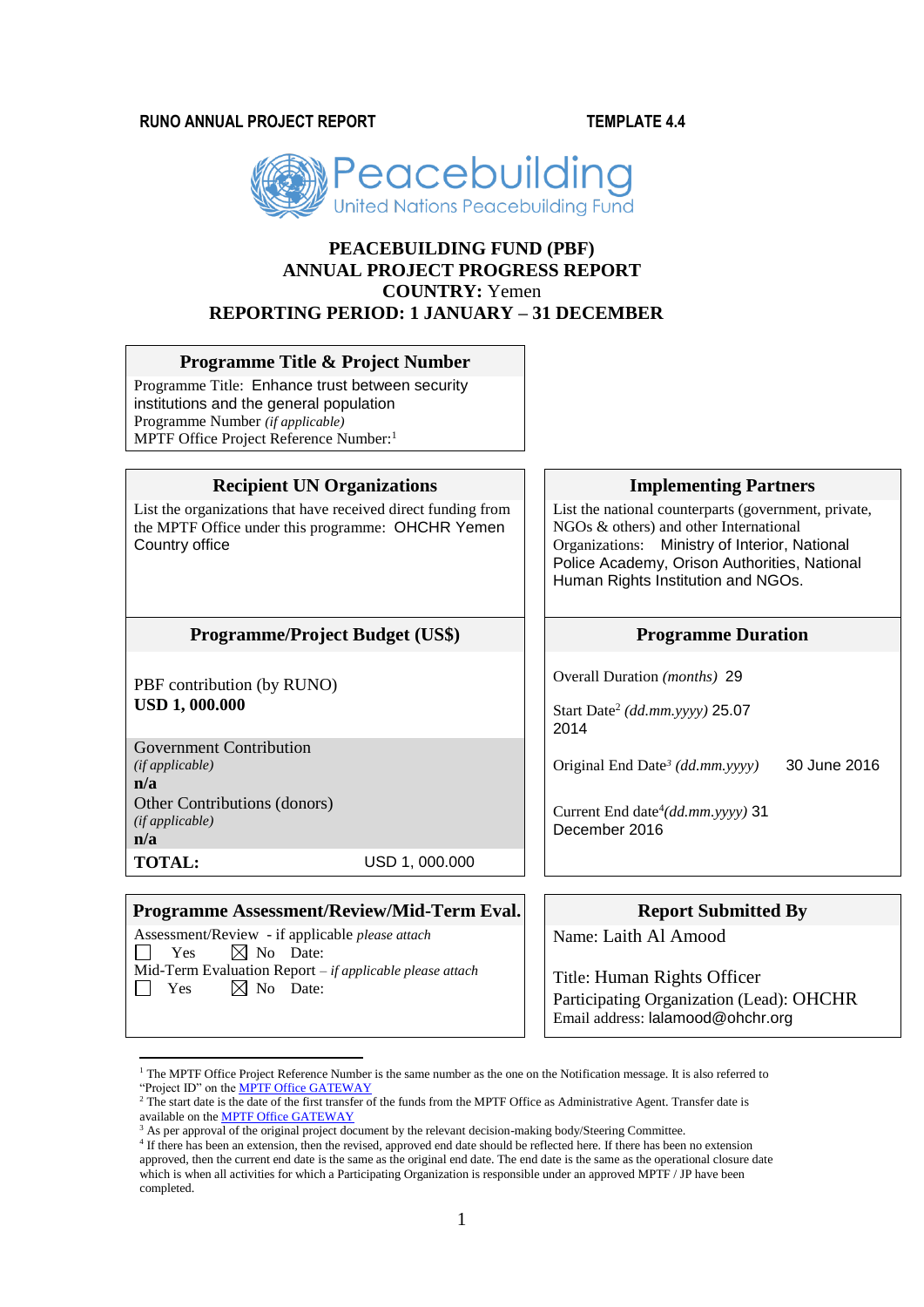# **PART 1 – RESULTS PROGRESS**

# **1.1 Assessment of the current project implementation status and results**

# **For PRF projects, please identify Priority Plan outcome and indicators to which this project is contributing:**

**Priority Plan Outcome to which the project is contributing.** Institutional frameworks address long-standing grievances and lay the basis for accountable institutions that respect and protect human rights.

*Priority Plan Outcome indicator(s) to which project is contributing. Indicator 1: Number of amendments of* the national legislation governing the security sector that comply with international human rights standards proposed by policy makers.

Indicator 2: Percentage of claims of human rights violations committed by law enforcement authorities are positively responded to (disaggregated by gender and age).

**For both IRF and PRF projects, please rate this project's overall achievement of results to date:** on track

# **For both IRF and PRF projects, outline progress against each project outcome, using the format below. The space in the template allows for up to four project outcomes.**

**Outcome Statement 1:** Authorities in Yemen have enacted a legislative framework and established institutional mechanisms for law enforcement in compliance with international human rights standards for law enforcement

# **Rate the current status of the outcome: off track**

## **Output progress**

*List the key outputs achieved under this Outcome in the reporting period (1000 character limit).Outputs are the immediate deliverables for a project.*

Due to the deteriorated security situation of the country and the increase number of human rights violations, OHCHR has intensified human rights monitoring activities and requested a no-cost extension to be able to address the current needs for huamn rights and peace efforts. Hence,OHCHR shifted from legislative support to advocacy and laying future peace foundation. OHCHR provided assistance and raise concerns through advices, letters, and meetings with authorities, reminding the Yemeni Government and the Local Authorities on the need to fulfill their obligations in line with domestic and international laws and standards. The activities established the support for human rights and rule of law, and institutional frameworks should address longstanding grievances and lay the basis for accountable institutions that respect, protect and fulfill human rights, and criminalize any violations.

## **Outcome progress**

*Describe progress made during the reporting period toward the achievement of this outcome. This analysis should reflect the above indicator progress and the output achievement. Is there evidence of the outcome contributing to peacebuilding and to the specific conflict triggers? Is the theory of change that underpins the project design still relevant for this outcome (3000 character limit)?* 

The widespread violence, escalated since March 2015, negatively impacted the country and increased the vulnerability of the civilians. The law enforcement officials and the de facto authority, the popular committees, have a legal obligations to protect,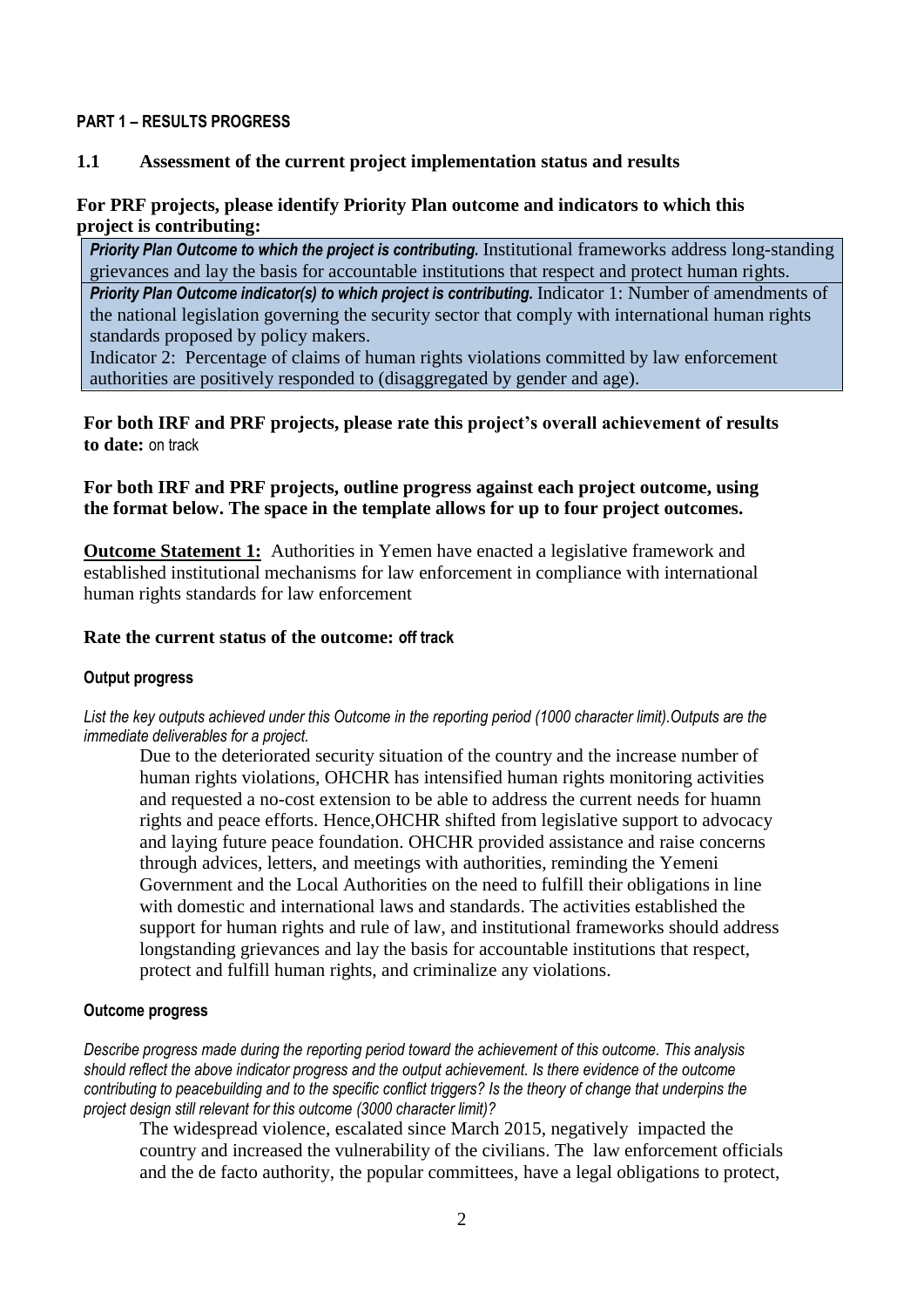respect and fulfil human rights status in line with international humanitarian and international human rights normes is challenging in the recent context of hostilities. Their capacities in terms of resources, staff and skills got worsened to fail to meet their legal obligations.

The PBSO decision to allow the continuation of human rights monitoring activities and to accept the no cost extension for the project have enabled OHCHR to contribute to address the political resolution of the current crisis.

As OHCHR sustained with monitoring, documentation and reporting of human rights violations activities; the intervention remained vital to identify issues of concern with respect to the conduct of the law enforcement officials and the de facto authorities, and to formulate evidence-based advocacy messages and negotiations with parties to the conflict, contributing to the overall UN approach to the improvement of security, humanitarian and protection situation in the country. OHCHR thus enhanced the intervention with an extended and trained monitoring team.

The report raised to the attention of authority remind them to the need to fulfil their obligation in line with domestic and international laws and standards. Though the current conflict situation may not be supportive for immediate resolutions, the efforts of reporting could put severally pressure on authorities for addressing immediately concerns and could establish the platform for future reform and correction. During the reporting period, OHCHR conducted 15 high level advocacy meetings with relevant authorities and decision makers for ensuring legal obligations are maintained and in compliance with International laws and standards.

The intervention has served to improve the human rights records of warring parties; promot changes by reporting on facts and factual basis for criticism; establishing responsibility, ensuring accountability, and developing effective responses; preventing escalation, further victimization and future violations, and; helping individuals and groups understand and assert rights.

# **Reasons for low achievement and rectifying measures**

# *If sufficient progress is not being made, what are the key reasons, bottlenecks and challenges? Were these foreseen in the risk matrix? How are they being addressed and what will be the rectifying measures (1500 character limit)?*

OHCHR has shifted the focus of its advocacy work for legislative change to utilize a more appropriate strategy following security development in the country. OHCHR contiuned to conduct series of high level meetings with the Yemeni officials with aim to ensure that senior stakeholders are in support of the legislative change and are committed to their obligations in compliance with the international standards. Thus, providing the impetus for swift legislative changes and implementation once security is permitting. OHCHR has fully utilized the work of the team on human rights monitoring to ensure protection, respect and fulfilment of human rights and hold perpetrators accountable.

**Outcome Statement 2:** Law enforcement authorities increasingly carry out their duties in compliance with international human rights standards.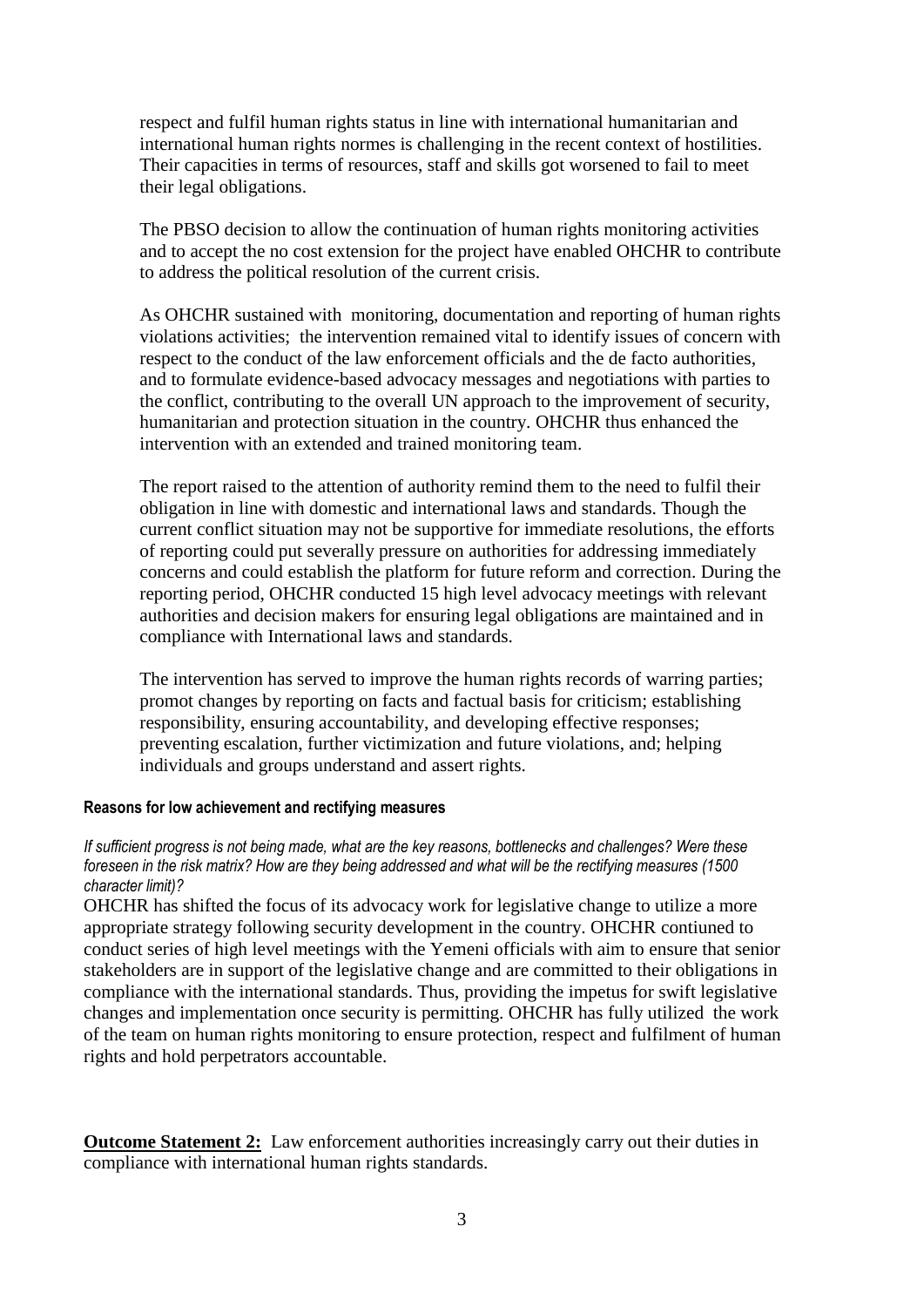# **Rate the current status of the outcome: on track**

## **Output progress**

*List the key outputs achieved under this Outcome in the reporting period (1000 character limit).Outputs are the immediate deliverables for a project.*

OHCHR has sustained the implementation of project's activities in output IV progressively, exceeding the target:

- 5860 human rights violations perpetrated by security forces and the de facto forces were documented.

- 10 monthly reports , out of 48 weekly reports, have been prodused and shared with the UNCT, including OSASG and more recently the OSESG.

- 16 statements, press releases and briefing have been issued by the OHCHR communication section. in addition a total of 15 meetings with authorities have been conducted to discuss violations attributed to evidence produced by PBF human rights monitors; 40 letters were sent to prisons' authority and the Minister of Interior (MoI) in order to highlight issues of concerns; and a comprehensive report on prison relevant concerns was submitted to MoI.

-Four workshop trainings conducted for ; Human Rights monitors, Human rights activists, MoI law enforcement officials, relevant divisions members, and MoHR relevant divisions members

### **Outcome progress**

*Describe progress made during the reporting period toward the achievement of this outcome. This analysis should reflect the above indicator progress and the output achievement. Is there evidence of the outcome contributing to peacebuilding and to the specific conflict triggers? Is the theory of change that underpins the project design still relevant for this outcome (3000 character limit)?* 

As security situation in the country deteriorated dramatically, OHCHR has documented total of 5860 human rights violations committed by security forces and the de facto authorities during the reporting period, which is surpassed significantly the total target of 100 violations. OHCHR has build the capacity of 10 human rights field monitors with aim of responding effectively to the current devastating human rights stituation .

OHCHR has verified the killing of 1593 civilians and injuring of 1615 others, in addition to total of 742 arbitrary arrests incidents, 1655 attacks on the civilian objects, 60 humanitarian assistance impediments, and 46 violations related to freedom of expression and assembly, committed by security forces and the de facto authorities.

The human rights monitors conducted more than 39 visits to 22 central prisons and detention facilities during which documented 131 human rights violations of: insufficient standards of living, poor health services, overcrowding and noncategorization of prisoners (total 10608 prisoners housed in prisons of 5500 capacity), unfair trail and due process, in addition to 120 violations on torture, ill-treatment, injuring and killing.

OHCHR sent 40 letters to the local authorities to highlight HR concerns. A comprehensive concerns report and recommendations was submitted to MOI, the inspector General, with practical recommendations to take the necessary corrective measures. The MoI promised, in a meeting, to investigate the violations and seek the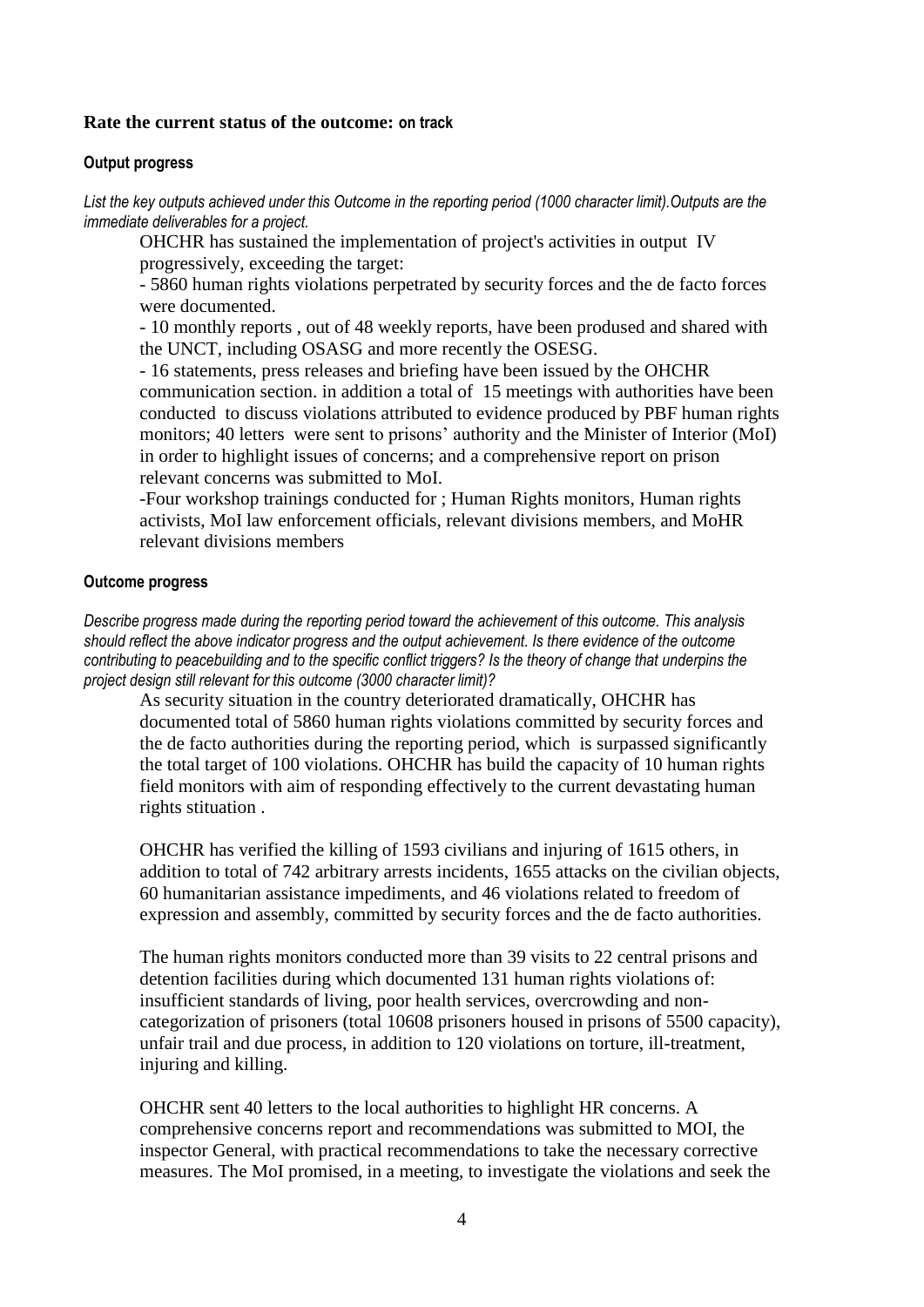humanitarian partners support to overcome the challenges of under-staff and underresources. The monitors used to raise concerns, during prison visits, with the prisons' authorities.

A total of 16 press statements, press releases, and briefing, issued by the OHCHR, called upon parties to the conflict to adhere to the international humanitarian laws, with all the statements based on verified incidents by human rights field monitors. In addition, OHCHR developed 10 monthly reports on the human rights situation in the country, with all report shared at UNCT level.

OHCHR carried forward four trainings on " Human Rights Monitoring and Reporting on Human Rights violations", with a view to establish a network of human rights field monitors to strengthening the protection of civilians in the field. The trainings focused mainly on the topics of monitoring prisons and detention centers; principles of IHL and IHRL; and monitoring reporting HR violations:

• A three-day training for 17 human rights field monitors and OHCR staff (7 females and 10 males) during 7- 9 August 2016.

• Three-day training for 22 participants (8 females and 14 males) from NGOs during 14 -16 August 2016.

• Four days training for 20 participants ( 9 females and 11 males), conducted during 22-25/08/2

• Two-day training for 30 participants ( 13 females and 17 males) during 27-28 Sep. 2016.

### **Reasons for low achievement and rectifying measures**

*If sufficient progress is not being made, what are the key reasons, bottlenecks and challenges? Were these foreseen in the risk matrix? How are they being addressed and what will be the rectifying measures (1500 character limit)?*

## **Outcome Statement 3:**

## **Rate the current status of the outcome: Please select one**

## **Output progress**

*List the key outputs achieved under this Outcome in the reporting period (1000 character limit).Outputs are the immediate deliverables for a project.*

## **Outcome progress**

*Describe progress made during the reporting period toward the achievement of this outcome. This analysis should reflect the above indicator progress and the output achievement. Is there evidence of the outcome contributing to peacebuilding and to the specific conflict triggers? Is the theory of change that underpins the project design still relevant for this outcome (3000 character limit)?* 

### **Reasons for low achievement and rectifying measures**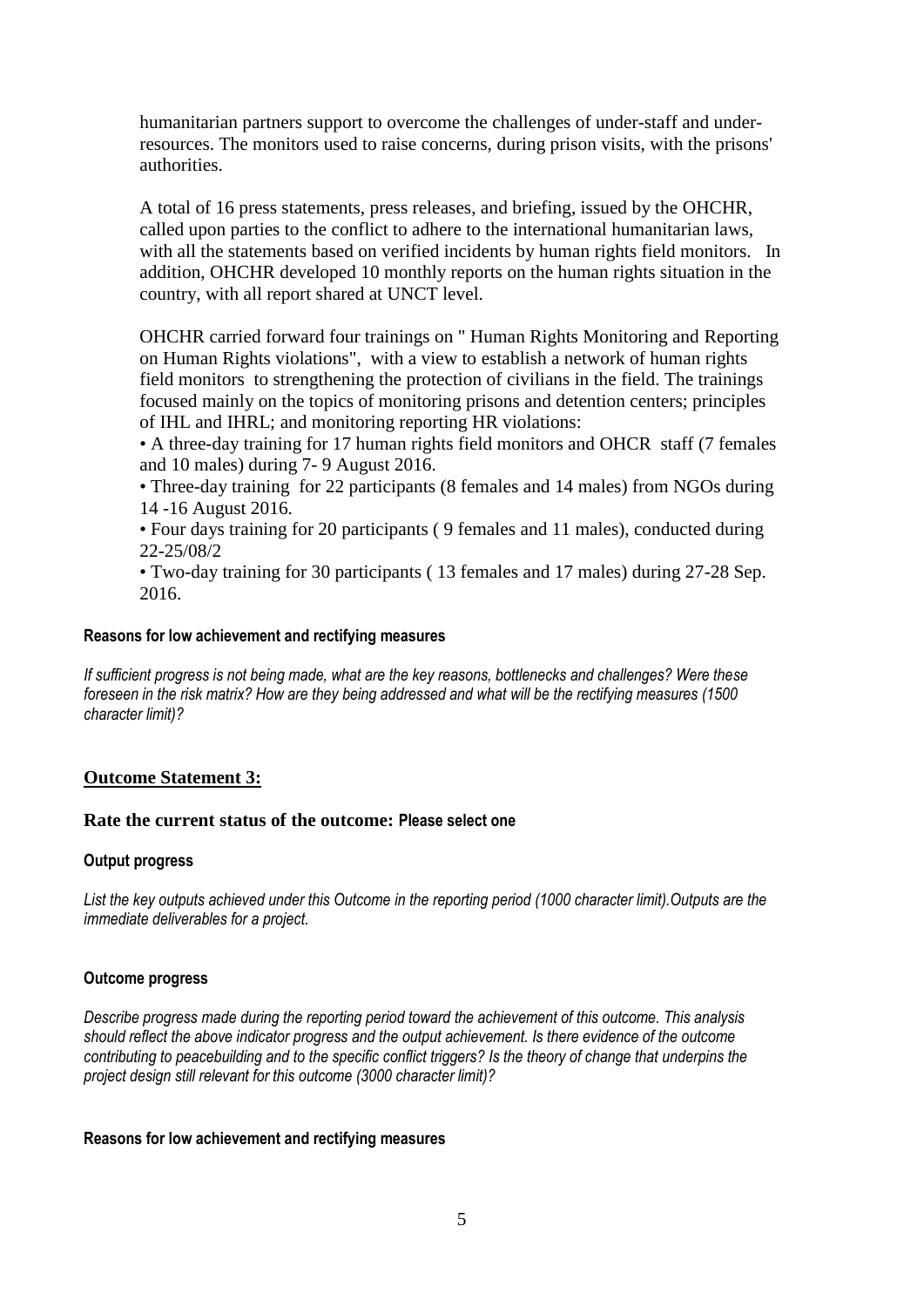*If sufficient progress is not being made, what are the key reasons, bottlenecks and challenges? Were these foreseen in the risk matrix? How are they being addressed and what will be the rectifying measures (1500 character limit)?*

# **Outcome Statement 4:**

# **Rate the current status of the outcome: Please select one**

# **Output progress**

*List the key outputs achieved under this Outcome in the reporting period (1000 character limit).Outputs are the immediate deliverables for a project.*

# **Outcome progress**

*Describe progress made during the reporting period toward the achievement of this outcome. This analysis should reflect the above indicator progress and the output achievement. Is there evidence of the outcome contributing to peacebuilding and to the specific conflict triggers? Is the theory of change that underpins the project design still relevant for this outcome (3000 character limit)?* 

# **Reasons for low achievement and rectifying measures**

*If sufficient progress is not being made, what are the key reasons, bottlenecks and challenges? Were these foreseen in the risk matrix? How are they being addressed and what will be the rectifying measures (1500 character limit)?*

# **1.2 Assessment of project evidence base, risk, catalytic effects, gender in the reporting period**

| Evidence base: What is the<br>evidence base for this report and | The project has made significant progress to peace building<br>efforts and security reforms. The following bases proved the             |
|-----------------------------------------------------------------|-----------------------------------------------------------------------------------------------------------------------------------------|
| for project progress? What                                      | progress the intervention made:                                                                                                         |
| consultation/validation process has                             |                                                                                                                                         |
| taken place on this report (1000)<br>character limit)?          | (a) Evidence-based advocacy press releases and statements by<br>the UN Special Envoy and the High Commissioner for Human                |
|                                                                 | Rights in addition to briefings by the HC and UNCT.                                                                                     |
|                                                                 | (b) Reports shared with UNCT.                                                                                                           |
|                                                                 | (d) OHCHR shared its Concerns, regarding HR violations, with<br>minister of MOI, prison authority, and human rights division in<br>MOI. |
|                                                                 | (b) A total of 89 individual received capacity building trainings<br>on Human Rights Monitoring and Reporting with aim of               |
|                                                                 | establishing a network of HR field monitors to promot and<br>protect human rights through monitoring and reporting with a               |
|                                                                 | view to strengthen the protection of civilians in the field.                                                                            |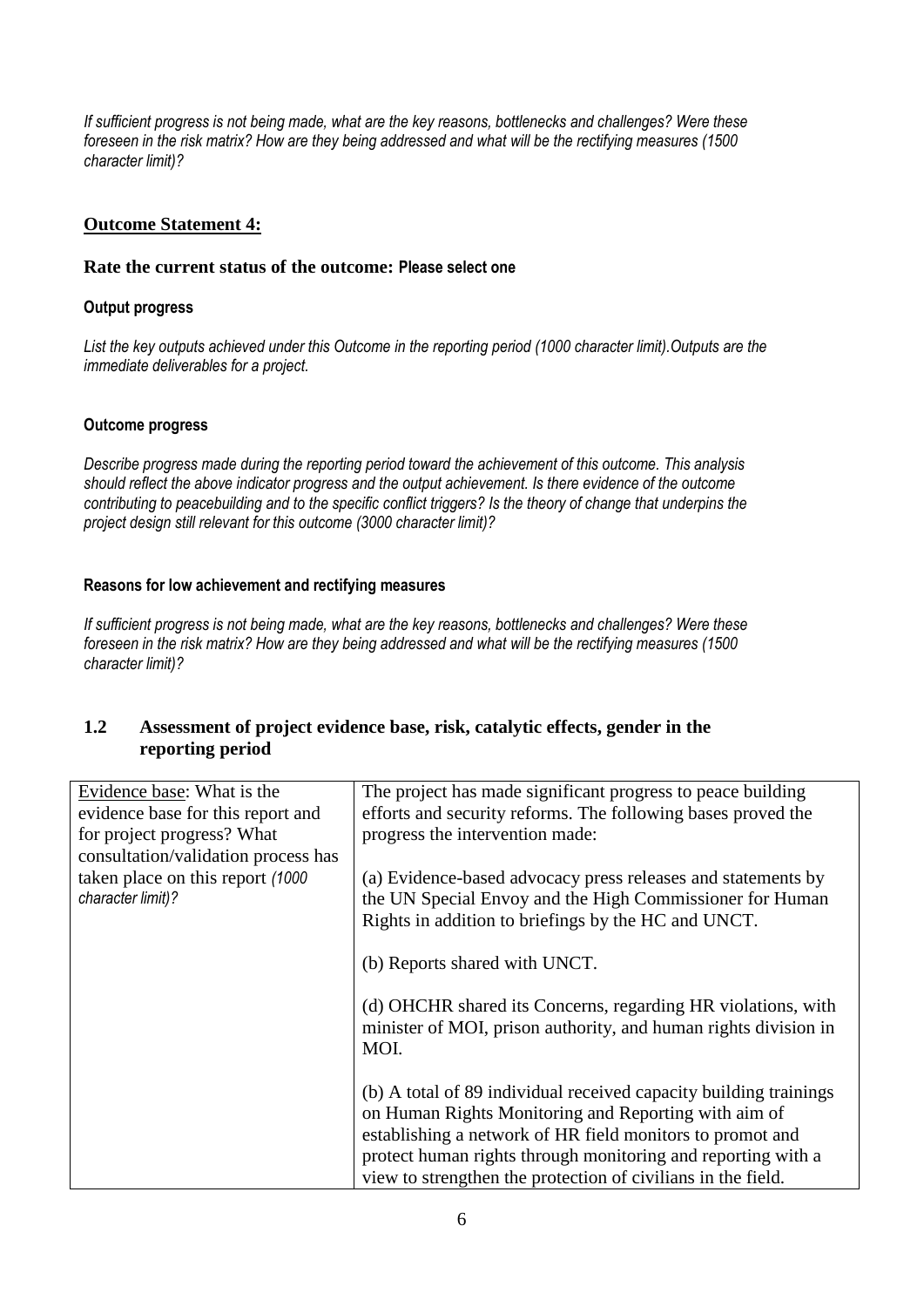|                                          | (c) Though the hostilities and tension by the warring parties is                                                  |
|------------------------------------------|-------------------------------------------------------------------------------------------------------------------|
|                                          | marked high, OHCHR was able to maintain good coordination                                                         |
|                                          | with authorities which allowed for conducting visits to prisons.                                                  |
| Funding gaps: Did the project fill       | The project is generally crucial for security reform, and building                                                |
| critical funding gaps in                 | the trust between security and population. As the majority of the                                                 |
| peacebuilding in the country?            | project intervention were disallowed, the sustained intervention                                                  |
| Briefly describe. (1500 character limit) | remained essential to contribute for peace negotiations and talks.                                                |
|                                          | The intervention has shaped a key approach during the conflict                                                    |
|                                          | period which served to maintain and lay peace initiatives and                                                     |
|                                          | foundations. It played crucial role in improving the human rights                                                 |
|                                          | records of parties to conflict; promoting changes by reporting                                                    |
|                                          | facts and factual basis for criticism; establishing responsibility,                                               |
|                                          | ensuring accountability, and developing effective responses;                                                      |
|                                          | preventing escalation, further victimization and future                                                           |
|                                          | violations; and helping individuals and groups understand and                                                     |
|                                          | assert rights. Absence of this role, therefore, could lead to                                                     |
|                                          | recurrence of human rights violations and influence significantly                                                 |
|                                          | the peace efforts. The intervention also helped OHCHR and                                                         |
|                                          | other partners to undertake rapid and informed advocacy<br>initiatives with the Yemni government and the de facto |
|                                          | authorities, in order to prevent or undertake corrective measures                                                 |
|                                          | for grave human rights violations. The intervention and relevant                                                  |
|                                          | coordination work with other UN agencies supported in                                                             |
|                                          | identifying needs in certain focused thematic and geographical                                                    |
|                                          | areas, and contribute to developing tailored responses and/or                                                     |
|                                          | protection interventions to human rights violations.                                                              |
| Catalytic effects: Did the project       | OHCHR's press briefings, releases, and documeting the human                                                       |
| achieve any catalytic effects, either    | rights violations have continued to support the joined UN                                                         |
| through attracting additional            | advocacy efforts on the impact of violence on civilians, and have                                                 |
| funding commitments or creating          | likely had a protective impact on the conduct of the warring                                                      |
| immediate conditions to unblock/         | parties.                                                                                                          |
| accelerate peace relevant                |                                                                                                                   |
| processes? Briefly describe. (1500       | The civilian casualties reported by OHCHR were employed                                                           |
| character limit)                         | constantly in peace talks initiatives and negotiations, and will                                                  |
|                                          | form the underpinnings for future transitional justice, and                                                       |
|                                          | reparation processes.                                                                                             |
|                                          | The documented violations, perpetrated by the security sector                                                     |
|                                          | personal, vital information which is a crucial investment for                                                     |
|                                          | future interventions in the security sector reform.                                                               |
|                                          |                                                                                                                   |
|                                          |                                                                                                                   |
| Risk taking/innovation: Did the          | The OHCHR was keen to maintain its neutrality and impartiality                                                    |
| project support any innovative or        | in addressing issues of human rights violations with relevant                                                     |
| risky activities to achieve              | parties. OHCHR human rights monitor have documented human                                                         |
| peacebuilding results? What were         | rights violations committed by all perpetrators, and called upon                                                  |
| they and what was the result? (1500)     | all parties to the conflict to respect their obligations under the                                                |
| character limit)                         | international human rights laws. The OHCHR intervention was                                                       |
|                                          | crucial in enhancing the civilian's protection. In addtion, the                                                   |
|                                          | OHCHR inteted to make sure that peace initiatives will ensure                                                     |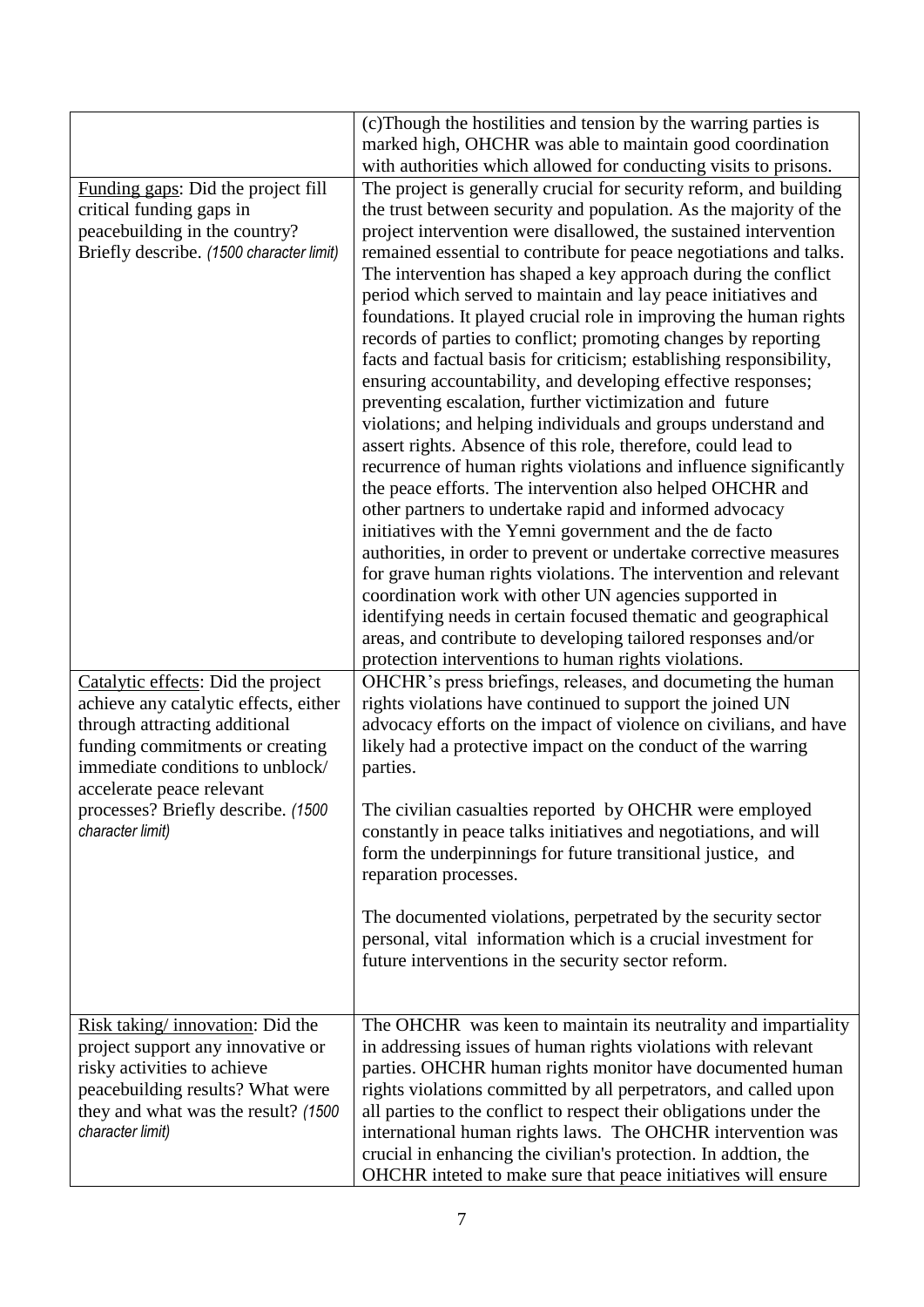|                                        | the protection of human rights.                                 |
|----------------------------------------|-----------------------------------------------------------------|
| Gender: How have gender                | OHCHR was keen to make sure that gender equality including      |
| considerations been mainstreamed       | women's rights is mainstreamed throughout the project. All      |
| in the project to the extent           | terms of references for human rights monitors are maintained to |
| possible? Is the original gender       | consider gender equality. Out of 15 staff, 33.3% females        |
| marker for the project still the right | recruitment was mainstreamed. As OHCHR has sensitized           |
| one? Briefly justify. (1500 character  | initially the Human Rights Monitors on the rights of women and  |
| limit)                                 | girls, it was underscored to be demonstrated by the             |
|                                        | documentation and reporting on human rights violations          |
|                                        | affecting both men and women and boys and girls, and with all   |
|                                        | data records disaggregated by sex. The four workshops trainings |
|                                        | has been ensured the involvement of female participants (42% of |
|                                        | total participants) in order to mobilize the role of gender in  |
|                                        | human rights monitoring and reporting.                          |
| Other issues: Are there any other      |                                                                 |
| issues concerning project              |                                                                 |
| implementation that should be          |                                                                 |
| shared with PBSO? This can             |                                                                 |
| include any cross-cutting issues or    |                                                                 |
| other issues which have not been       |                                                                 |
| included in the report so far. (1500)  |                                                                 |
| character limit)                       |                                                                 |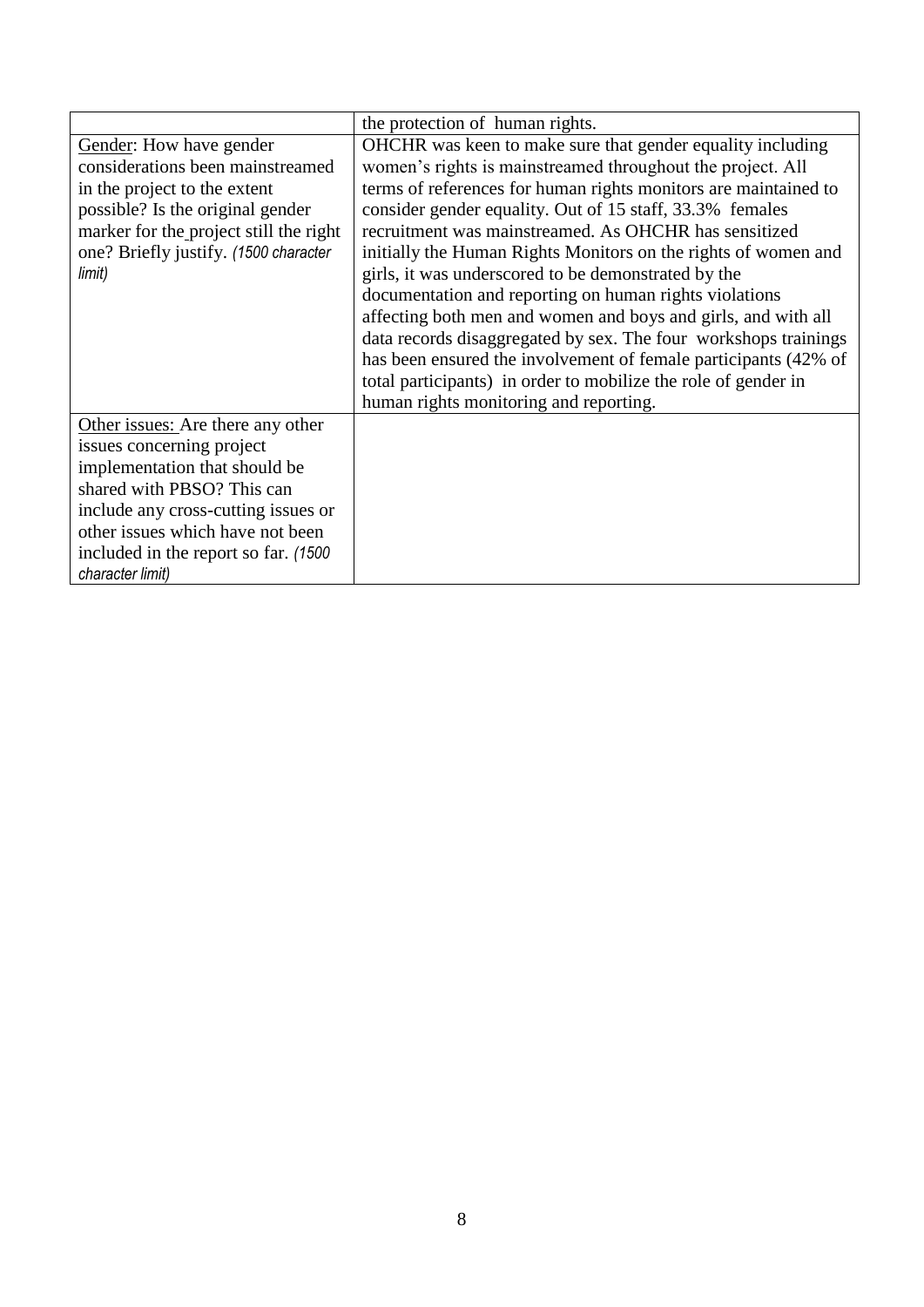**1.3 INDICATOR BASED PERFORMANCE ASSESSMENT***: Using the Project Results Framework as per the approved project documentprovide an update on the achievement of key indicators at both the outcome and output level in the table below. Where it has not been possible to collect data on indicators, state this and provide any explanation in the qualitative text above.* (300 characters max per entry)

|                  | <b>Performance</b>   | <b>Indicator</b> | End of           | <b>Current indicator</b> | <b>Reasons for Variance/ Delay</b>     | <b>Adjustment of</b> |
|------------------|----------------------|------------------|------------------|--------------------------|----------------------------------------|----------------------|
|                  | <b>Indicators</b>    | <b>Baseline</b>  | project          | progress                 | (if any)                               | target (if any)      |
|                  |                      |                  | <b>Indicator</b> |                          |                                        |                      |
|                  |                      |                  | <b>Target</b>    |                          |                                        |                      |
| <b>Outcome 1</b> | Indicator 1.1        | Non              | At least 5       | Through human            | As conflict has escalated, the human   |                      |
| Authorities      | $\sigma$<br>Number   |                  | laws amended     | rights monitoring,       | rights monitoring activities has been  |                      |
| in Yemen         | amendments to the    |                  |                  | reporting and            | intensified, requesting for a no-cost  |                      |
| have enacted     | national legislation |                  |                  | advocay, OHCHR           | extension to serve peace efforts and   |                      |
| a legislative    | that comply with     |                  |                  | remind parties to        | human rights protection, OHCHR shifted |                      |
| framework        | international        |                  |                  | conflict towards         | the focus from legislative support to  |                      |
| and              | rights<br>human      |                  |                  | their commitment         | advocacy and laying future peace       |                      |
| established      | standards.           |                  |                  | to comply with           | foundation.                            |                      |
| institutional    |                      |                  |                  | international            |                                        |                      |
| mechanisms       |                      |                  |                  | human rights             |                                        |                      |
| for law          |                      |                  |                  | standards                |                                        |                      |
| enforcement      | Indicator 1.2        |                  | At least 1       |                          |                                        |                      |
| in               | of<br>Number         |                  | pilot            |                          |                                        |                      |
| compliance       | institutional        |                  | mechanism        |                          |                                        |                      |
| with             | for<br>mechanisms    |                  | has been         |                          |                                        |                      |
| international    | monitoring<br>and    |                  | established as   |                          |                                        |                      |
| human rights     | documenting          |                  | part of the      |                          |                                        |                      |
| standards for    | complaints by law    |                  | pilot project    |                          |                                        |                      |
| law              | enforcement          |                  | and may be       |                          |                                        |                      |
| enforcement      | authorities          |                  | scaled up        |                          |                                        |                      |
|                  | increasingly         |                  | throughout       |                          |                                        |                      |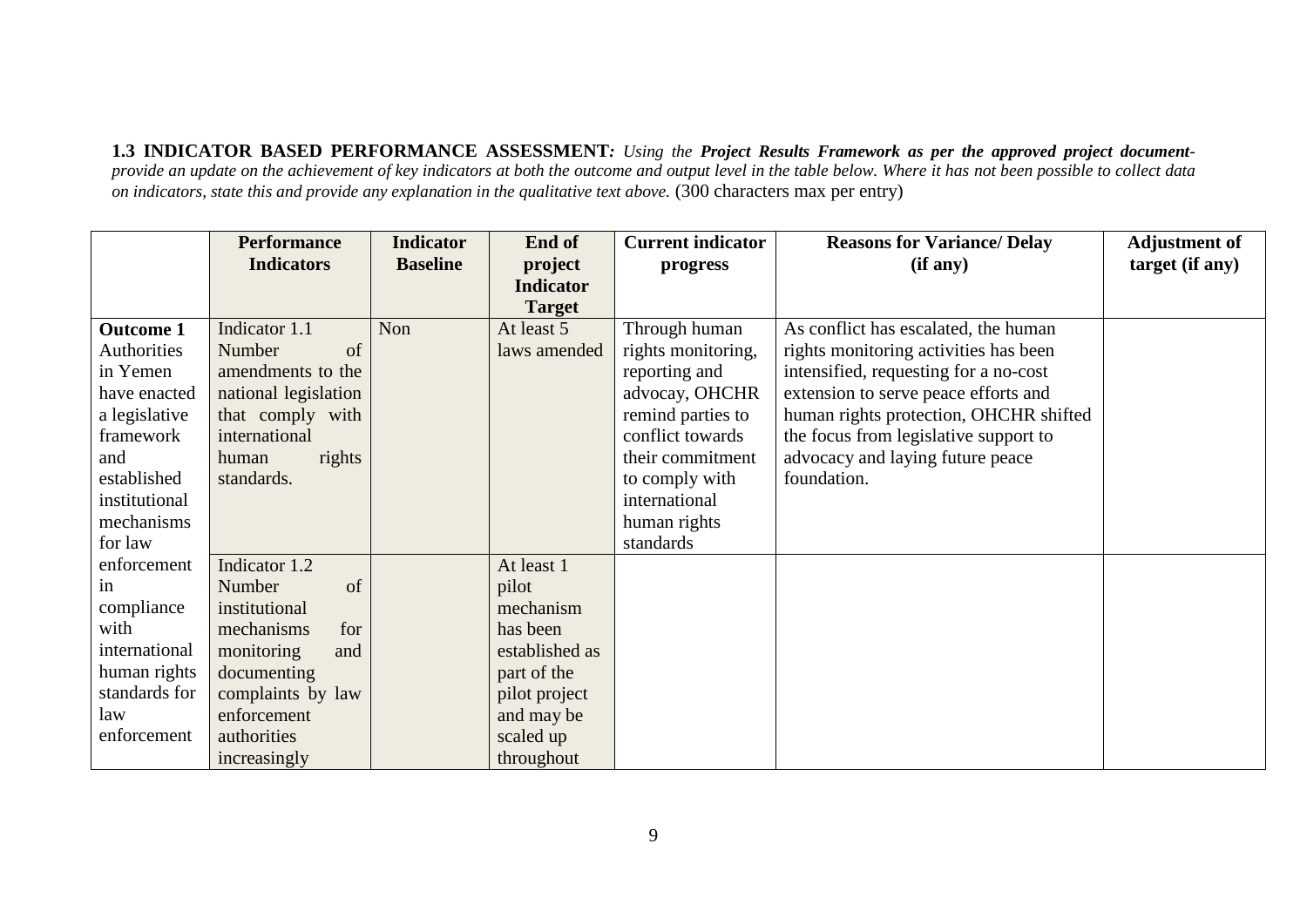|                          | with<br>comply<br>international |      | the country. |  |  |
|--------------------------|---------------------------------|------|--------------|--|--|
|                          | rights<br>human                 |      |              |  |  |
|                          | standards                       |      |              |  |  |
|                          | Indicator 1.3                   |      |              |  |  |
| Output 1.1               | Indicator 1.1.1                 | None | At least 70% |  |  |
| Yemen                    | Percentage<br>of                |      |              |  |  |
| Policy                   | amendment<br>that               |      |              |  |  |
| makers have              | with<br>comply                  |      |              |  |  |
| increased                | international                   |      |              |  |  |
| capacities to            | rights<br>human                 |      |              |  |  |
| harmonise                | standards proposed              |      |              |  |  |
| the                      | by policy makers                |      |              |  |  |
|                          | Indicator 1.1.2                 |      |              |  |  |
| legislative<br>framework |                                 |      |              |  |  |
|                          |                                 |      |              |  |  |
| with<br>international    |                                 |      |              |  |  |
|                          |                                 |      |              |  |  |
| human rights             |                                 |      |              |  |  |
| standards and            |                                 |      |              |  |  |
| best                     |                                 |      |              |  |  |
| practices.               |                                 |      |              |  |  |
| Output 1.2               | Indicator 1.2.1                 | Non  | One          |  |  |
| Yemen                    | Number<br>of                    |      | mechanism to |  |  |
| authorities              | implementation                  |      | monitor and  |  |  |
| have                     | mechanisms                      |      | address      |  |  |
| established              | with<br>compliant               |      | human rights |  |  |
| necessary                | international                   |      | claims is    |  |  |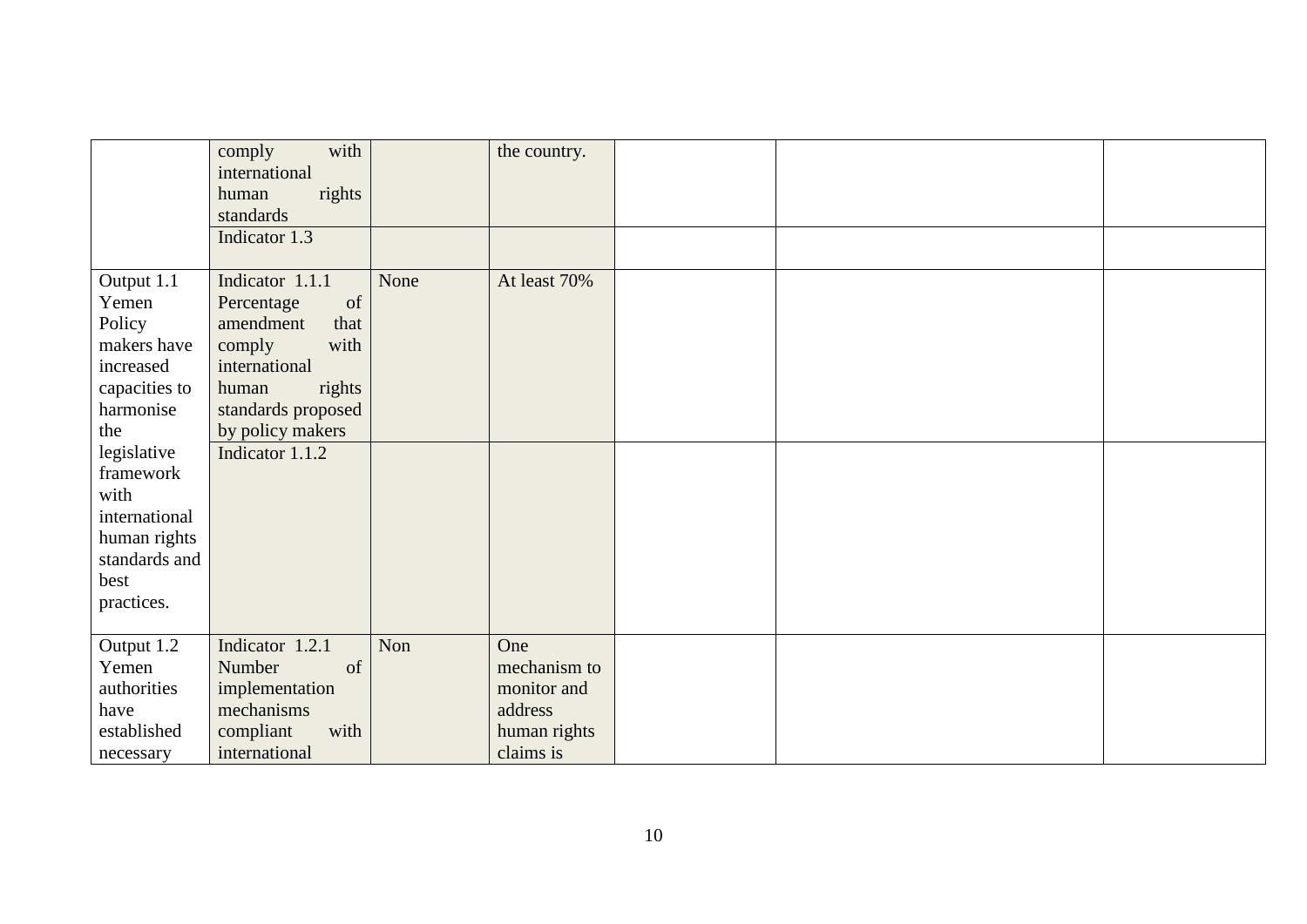| monitoring,      | standards.        |     | functional and |                 |  |
|------------------|-------------------|-----|----------------|-----------------|--|
| and              |                   |     | ready to be    |                 |  |
| complaint        |                   |     | scaled up      |                 |  |
| mechanisms       | Indicator 1.2.2   |     |                |                 |  |
| to ensure        |                   |     |                |                 |  |
| implementati     |                   |     |                |                 |  |
| on of the        |                   |     |                |                 |  |
| amended          |                   |     |                |                 |  |
| legislation on   |                   |     |                |                 |  |
| law              |                   |     |                |                 |  |
| enforcement,     |                   |     |                |                 |  |
| compliant        |                   |     |                |                 |  |
| with             |                   |     |                |                 |  |
| international    |                   |     |                |                 |  |
| human rights     |                   |     |                |                 |  |
| standards        |                   |     |                |                 |  |
| Output 1.3       | Indicator 1.3.1   |     |                |                 |  |
|                  |                   |     |                |                 |  |
|                  | Indicator 1.3.2   |     |                |                 |  |
|                  |                   |     |                |                 |  |
| <b>Outcome 2</b> | Indicator 2.1     | Non | 30 % of        | Human rights    |  |
| Law              | of<br>Percentage  |     | claims         | violations were |  |
| enforcement      | rights<br>human   |     |                | documented and  |  |
| authorities      | claims to the MoI |     |                | advocated.      |  |
| increasingly     | positively        |     |                |                 |  |
| carry out        | responded to.     |     |                |                 |  |
| their duties     | Indicator 2.2     |     |                |                 |  |
| in               |                   |     |                |                 |  |
| compliance       |                   |     |                |                 |  |
| with             |                   |     |                |                 |  |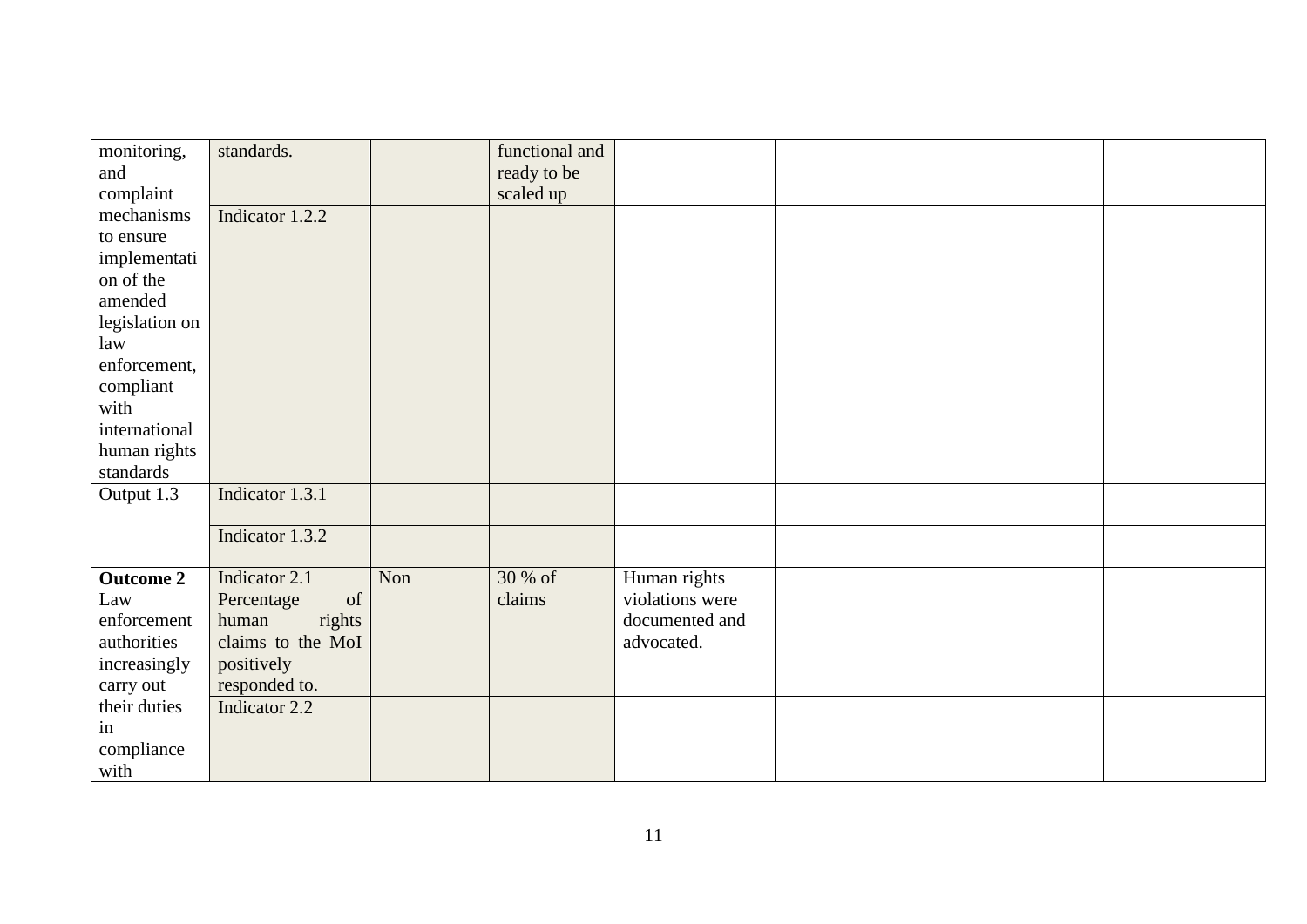| international  |                                |     |              |  |  |
|----------------|--------------------------------|-----|--------------|--|--|
| human rights   |                                |     |              |  |  |
| standards.     |                                |     |              |  |  |
|                |                                |     |              |  |  |
| Output 2.1     | Indicator 2.1.1                | Non | A Code of    |  |  |
| The ministry   | ministry<br>of<br>$\mathbf{A}$ |     | Conduct is   |  |  |
| of interior    | interior                       |     | formally     |  |  |
| has adopted a  | administrative                 |     | adopted by   |  |  |
| gender         | instruction                    |     | the Ministry |  |  |
| sensitive      | formalising<br>the             |     | on Interior  |  |  |
| Code of        | Code of Conduct                |     | and one ToT  |  |  |
| Conduct on     | the<br><b>ToT</b><br>and       |     | programme is |  |  |
| roles and      | programme.                     |     | formalised.  |  |  |
| responsibiliti | Indicator 2.1.2                |     |              |  |  |
| es of law      |                                |     |              |  |  |
| enforcement    |                                |     |              |  |  |
| authorities    |                                |     |              |  |  |
| and training   |                                |     |              |  |  |
| of trainers    |                                |     |              |  |  |
| programme      |                                |     |              |  |  |
| is formalized  |                                |     |              |  |  |
| and            |                                |     |              |  |  |
| implemented.   |                                |     |              |  |  |
|                |                                |     |              |  |  |
|                | Indicator 2.2.1                | Non | A curriculum |  |  |
| Output 2.2     | A pilot programme              |     | formally     |  |  |
| A pilot        | adopted by the                 |     | adopted by a |  |  |
| programme      | National Training              |     | National     |  |  |
| on a           | Academy                        |     | Training     |  |  |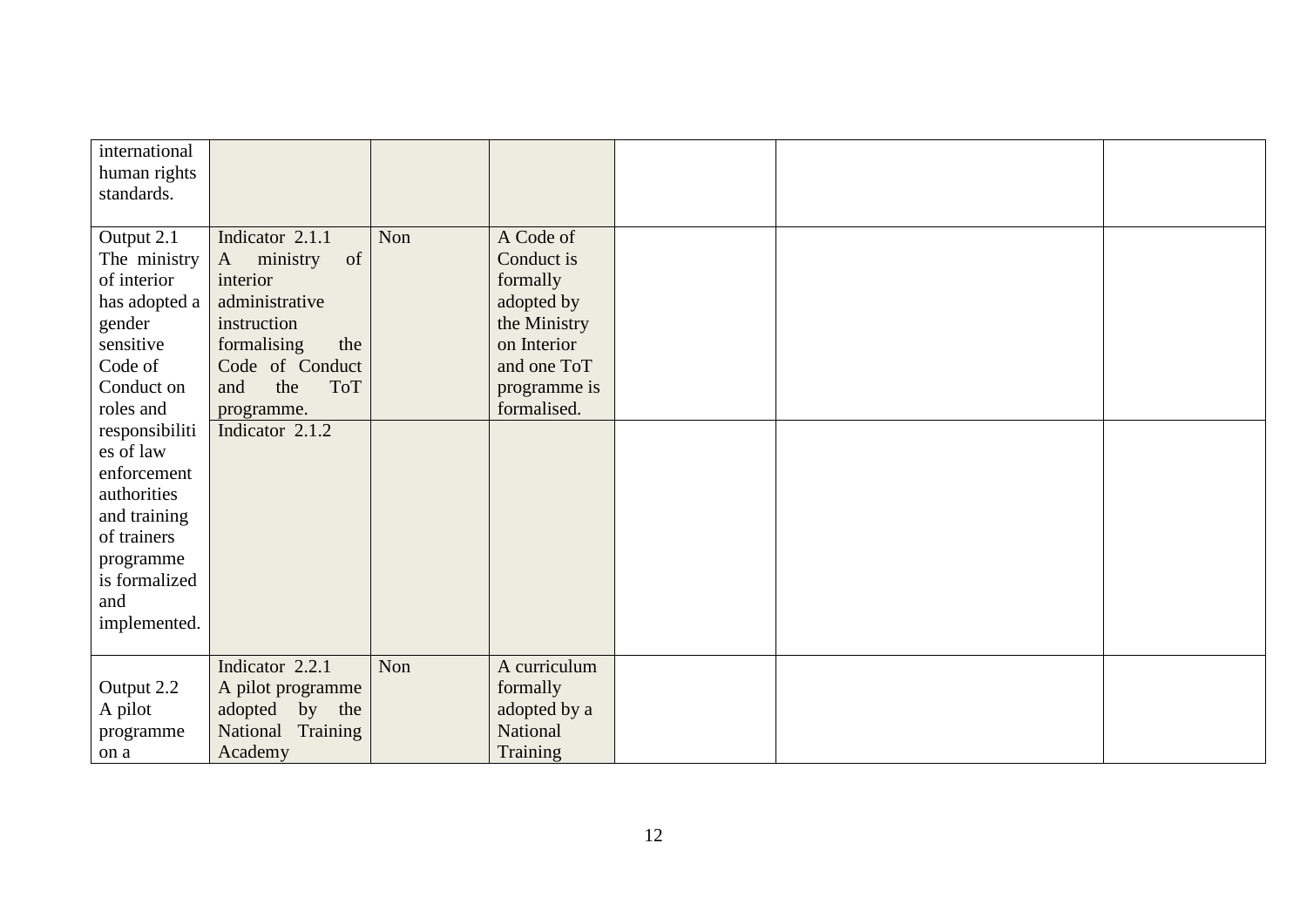| comprehensi   |                      |     | Academy.       |                    |                                            |  |
|---------------|----------------------|-----|----------------|--------------------|--------------------------------------------|--|
| ve human      |                      |     |                |                    |                                            |  |
| rights        | Indicator 2.2.2      |     | $\mathbf{A}$   |                    |                                            |  |
| curriculum at | 2.3.1:<br>Extend to  |     | communicatio   |                    |                                            |  |
| the National  | which<br>a           |     | n between the  |                    |                                            |  |
| Training      | communication        |     | police and the |                    |                                            |  |
| Academies     | mechanism            |     | general public |                    |                                            |  |
| on law        | law<br>between       |     | is in place.   |                    |                                            |  |
| enforcement   | enforcement          |     |                |                    |                                            |  |
| is adopted.   | authorities and the  |     |                |                    |                                            |  |
| Output 2.3 A  | general public is    |     |                |                    |                                            |  |
| communicati   | functional.          |     |                |                    |                                            |  |
| <sub>on</sub> |                      |     |                |                    |                                            |  |
| mechanism     |                      |     |                |                    |                                            |  |
| between law   |                      |     |                |                    |                                            |  |
| enforcement   |                      |     |                |                    |                                            |  |
| authorities   |                      |     |                |                    |                                            |  |
| and the       |                      |     |                |                    |                                            |  |
| general       |                      |     |                |                    |                                            |  |
| public is     |                      |     |                |                    |                                            |  |
| established   |                      |     |                |                    |                                            |  |
| and           |                      |     |                |                    |                                            |  |
| functional.   |                      |     |                |                    |                                            |  |
|               | Indicator 2.3.1      | Non | 100 violations | 5860 human rights  | The escalation in the armed conflict,      |  |
| Output 2.3    | Number of human      |     | documented     | violations         | prompted the OHCHR to the increase         |  |
| Output 2.4    | rights<br>violations |     | 12 reports     | documented         | intensified its monitoring, reporting, and |  |
| Responsible   | cases processed for  |     | 50 advocacy    | 10 monthly reports | advocacy efforts. The current security     |  |
| officials in  | the attention of the |     | initiatives/   | (and 48 weekly     | situation in the country has led to        |  |
| the MoI are   | MoI.                 |     | communicatio   | reports) shared    | surpassed the target and adapt to the      |  |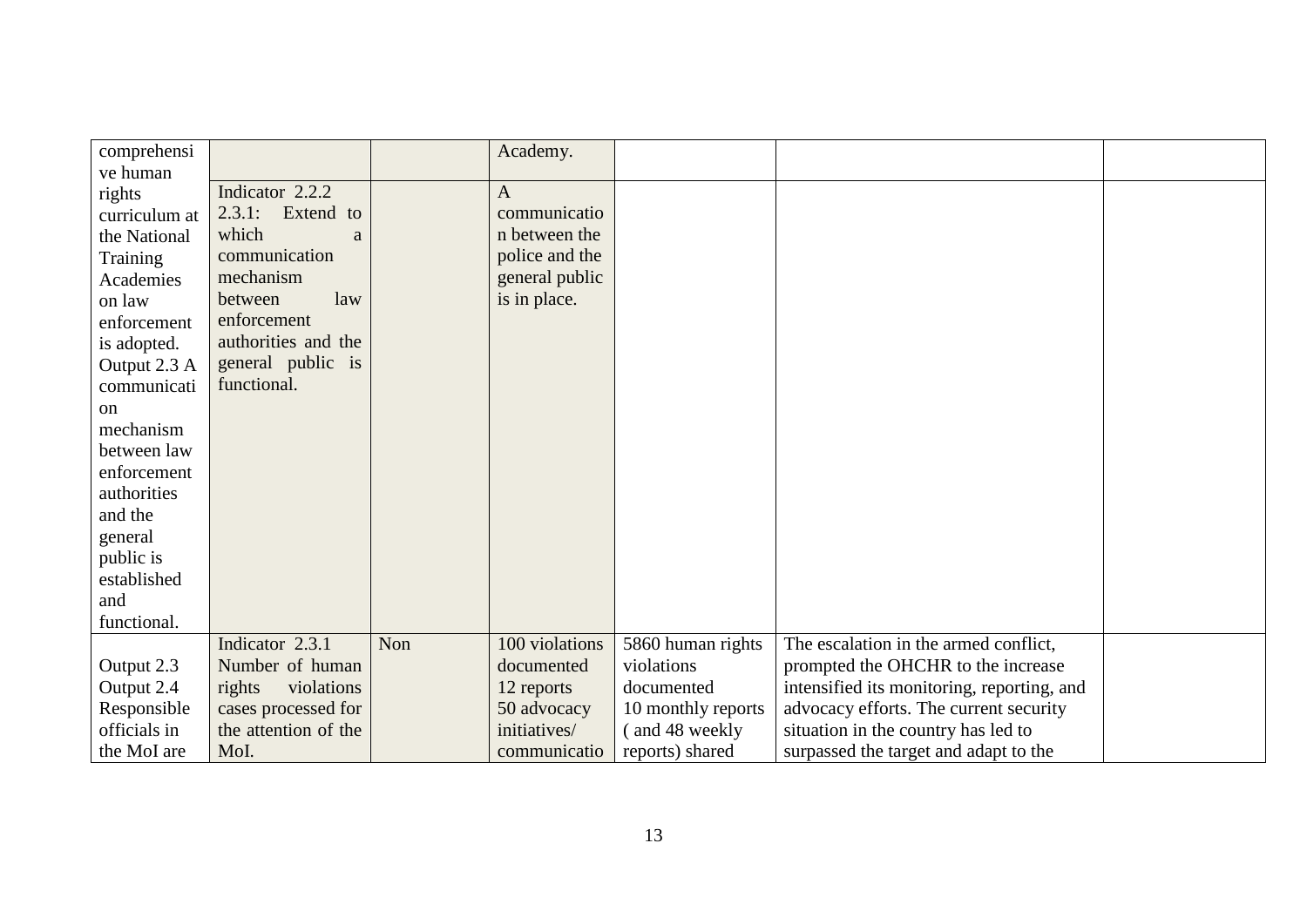| aware of         |                 | ns with the   | with the UNCT.       | changes. |  |
|------------------|-----------------|---------------|----------------------|----------|--|
|                  |                 |               |                      |          |  |
| human rights     |                 | authorities   | 16 statements,       |          |  |
| violations       |                 | Two reports   | press releases and   |          |  |
| committed        |                 | to the RC and | briefing             |          |  |
| by the police.   |                 | 5 sessions    | 15 meetings with     |          |  |
|                  |                 | with UNCT.    | authorities          |          |  |
|                  |                 |               | 40 letters of        |          |  |
|                  |                 |               | concerns             |          |  |
|                  |                 |               |                      |          |  |
|                  |                 |               | authorities          |          |  |
|                  |                 |               | 4 workshop           |          |  |
|                  |                 |               | trainings for        |          |  |
|                  |                 |               | activists, staff and |          |  |
|                  |                 |               | aauthorities.        |          |  |
|                  | Indicator 2.3.2 |               |                      |          |  |
|                  |                 |               |                      |          |  |
| <b>Outcome 3</b> | Indicator 3.1   |               |                      |          |  |
|                  |                 |               |                      |          |  |
|                  | Indicator 3.2   |               |                      |          |  |
|                  |                 |               |                      |          |  |
| Output 3.1       | Indicator 3.1.1 |               |                      |          |  |
|                  |                 |               |                      |          |  |
|                  | Indicator 3.1.2 |               |                      |          |  |
|                  |                 |               |                      |          |  |
| Output 3.2       | Indicator 3.2.1 |               |                      |          |  |
|                  |                 |               |                      |          |  |
|                  | Indicator 3.2.2 |               |                      |          |  |
|                  |                 |               |                      |          |  |
| Output 3.3       | Indicator 3.3.1 |               |                      |          |  |
|                  |                 |               |                      |          |  |
|                  |                 |               |                      |          |  |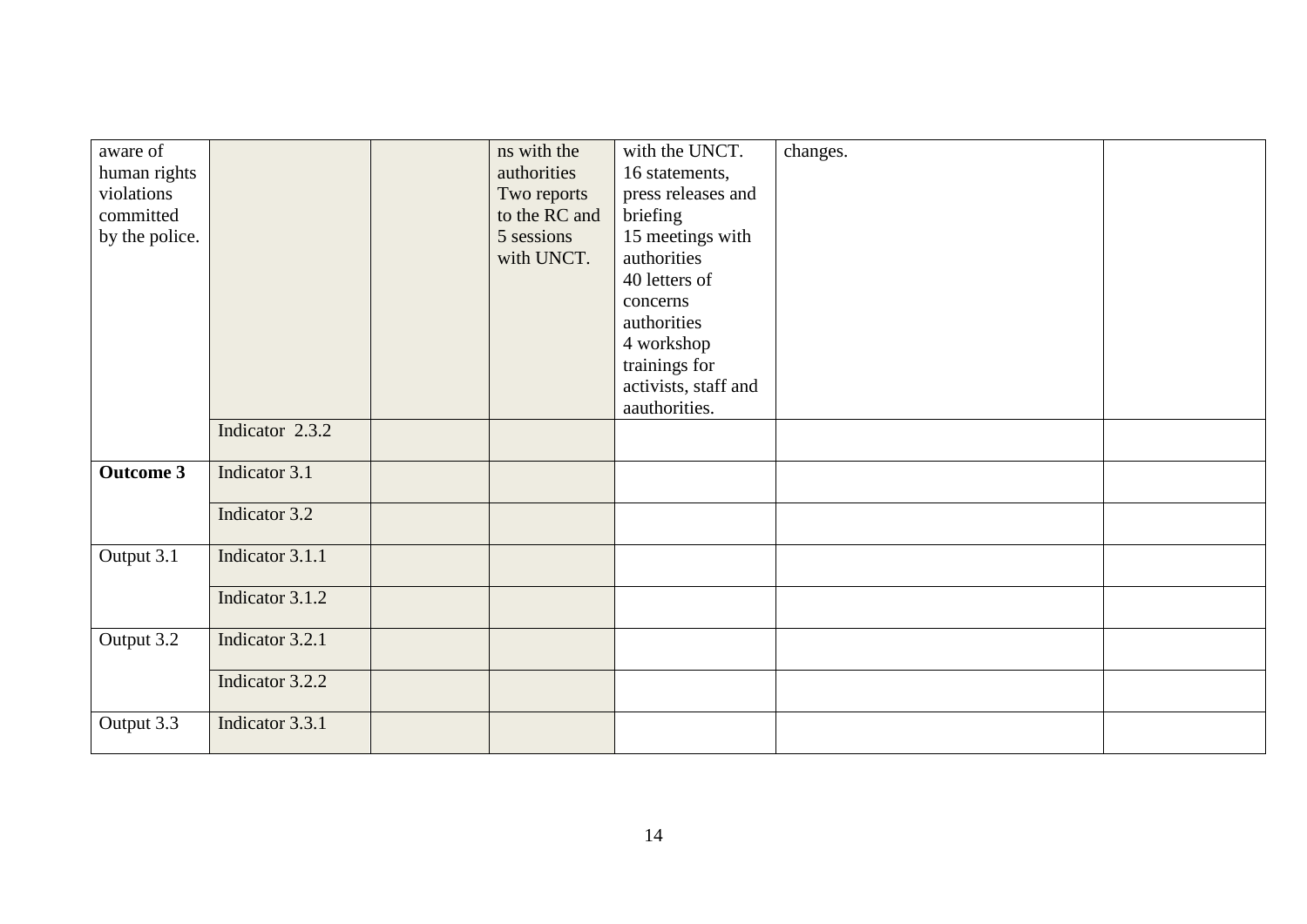|                  | Indicator 3.3.2 |  |  |  |
|------------------|-----------------|--|--|--|
| <b>Outcome 4</b> | Indicator 4.1   |  |  |  |
|                  | Indicator 4.2   |  |  |  |
| Output 4.1       | Indicator 4.1.1 |  |  |  |
|                  | Indicator 4.1.2 |  |  |  |
| Output 4.2       | Indicator 4.2.1 |  |  |  |
|                  | Indicator 4.2.2 |  |  |  |
| Output 4.3       | Indicator 4.3.1 |  |  |  |
|                  | Indicator 4.3.2 |  |  |  |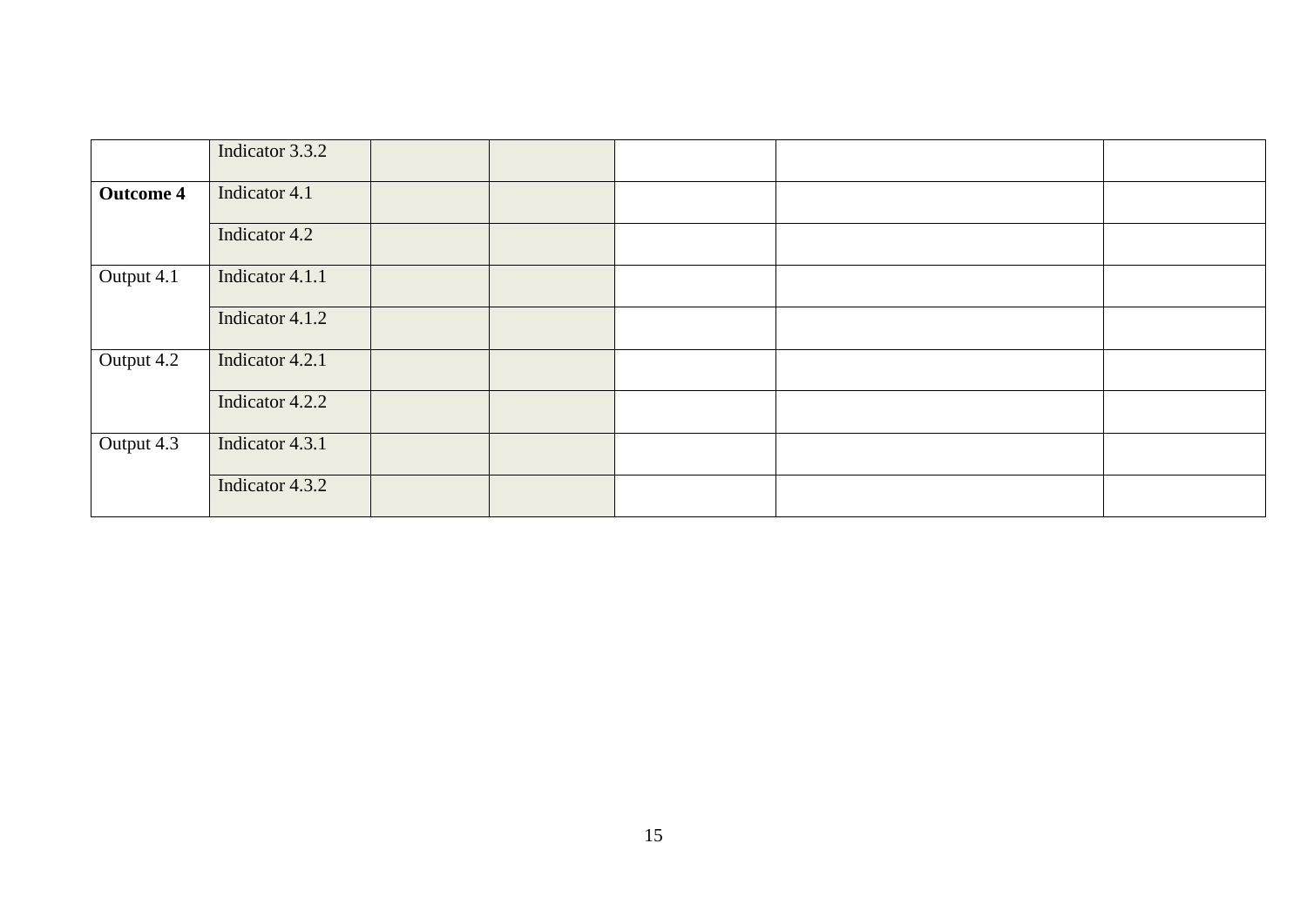# **PART 2: LESSONS LEARNED AND SUCCESS STORY**

# **2.1 Lessons learned**

*Provide at least three key lessons learned from the implementation of the project. These can include lessons on the themes supported by the project or the project processes and management.*

| Lesson 1 (1000   | The capacity building initially set in the project proposal for the       |
|------------------|---------------------------------------------------------------------------|
| character limit) | reform of law enforcement officers and relevant sectors is a key          |
|                  | activity. Reform is clearly justified by the relatively low professional  |
|                  | and technical capacity of the police. Though the escalated conflict       |
|                  |                                                                           |
|                  | complicated the process further, the law enforcement official and MoI     |
|                  | management remained in need to build their capacities with                |
|                  | professionalism in their approaches to prevent crimes and maintain        |
|                  | public order. In addition, the capacity building of CSOs on human         |
|                  | rights monitoring and documentation is another side of the coin to        |
|                  |                                                                           |
|                  | promote human rights and hold the perpetrators accountabil. The           |
|                  | implemented workshops has been found to be an added value to              |
|                  | human rights protection and to enhance the change the security            |
|                  | personal behavior. As a result, the capacity building intervention is a   |
|                  | core activity and it is necessary to be considered whenever the           |
|                  | situation allows.                                                         |
|                  |                                                                           |
| Lesson 2 (1000   | Utilizing the impact of coordination, OHCHR raised the concerns, on       |
| character limit) | the crushed health situation of prisoners in Hodeida central prison, to   |
|                  | the attention of relevant offices and agencies. OHCHR, WHO, Health        |
|                  | office, UNCHR, IOM and the prison authority held a meeting, on 20         |
|                  | July 2016, to coordinate the efforts to find solutions for the prison's   |
|                  | problems. As result, it was agreed that following actions needs to be     |
|                  |                                                                           |
|                  | take: the Health office to facilitate a rotation of three hospitals in    |
|                  | providing medical service to the Hodeida prison; medical mobile           |
|                  | teams, from the Health office, will provide support to health facility in |
|                  | the prison; UNICEF to assess WASH needs; and IOM to raise                 |
|                  | awareness among the inmates and distribute, in collaboration with         |
|                  | UNHCR, the mattresses and clothes to inmates. As a result, medical        |
|                  |                                                                           |
|                  | staff, with medicines, were sent to the prison for 10 days. IOM and       |
|                  | UNCHR distributed 300 mattresses and clothes and hygiene kits to all      |
|                  | foreign prisoners. WHO committed to support                               |
| Lesson 3 (1000   |                                                                           |
| character limit) |                                                                           |
| Lesson 4 (1000   |                                                                           |
| character limit) |                                                                           |
| Lesson 5 (1000   |                                                                           |
| character limit) |                                                                           |
|                  |                                                                           |

# **2.2 Success story (OPTIONAL)**

*Provide one success story from the project implementation which can be shared on the PBSO website and Newsletter as well as the Annual Report on Fund performance. Please include key facts and figures and any citations (3000 character limit).*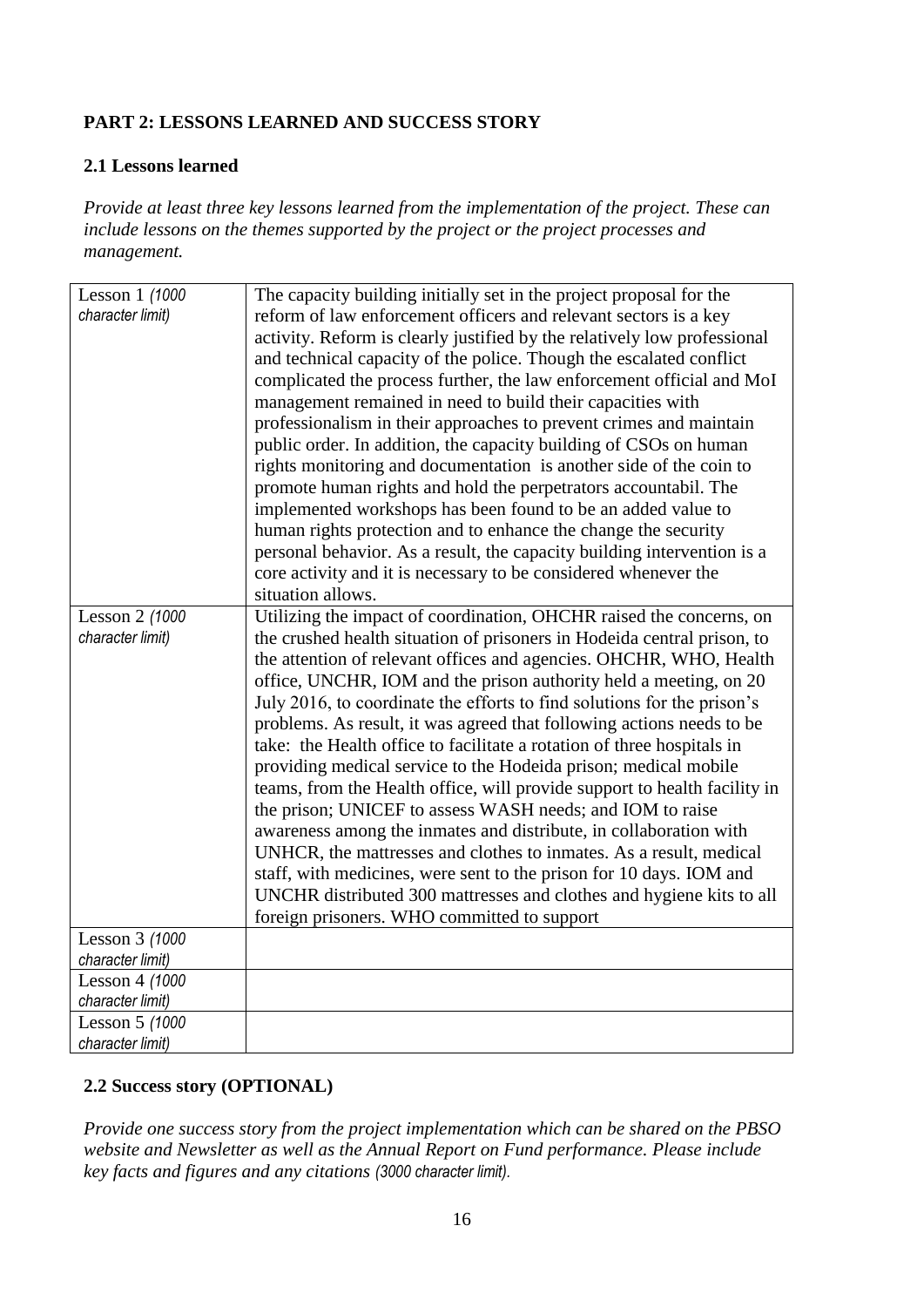According to information gathered by the OHCHR, The law enforcement officials in AL Hodeida central prison maintained instructions to ensure proper treatment for prisoners. However, some of the prison's security staff had exercised ill-treatment that may amount to torture against inmates inside the prison.

OHCHR field monitor received a collective complaint from prisoners of a ward in Hodeida central prison. The prisoners explained that the ward gate is normally closed between 7pm to 9pm every day, for the daily counting of prisoners. The prisoners complained that, the prisoners will be prevented from using the toilets during these hours, due to the fact that the prison ward does not have a toilet attached to it. OHCHR raised its concern, to the prison authorities, regarding depriving the prisoners from using toilets during the daily prisoners counting. In response, the prison authority took immediate correction measures and instructed the ward's security guards to ensure that the prisoners have access to the prisoner's toilets, during the prisoners' counting period.

# **PART 3** *–* **FINANCIAL PROGRESS AND MANAGEMENT ARRANGEMENTS**

# **3.1 Comments on the overall state of financial expenditure**

<u>.</u>

*Please rate whether project financial expenditures are on track, slightly delayed, or off track: on track*

If expenditure is delayed or off track, please provide a brief explanation (500 characters maximum):

OHCHR assessed the currently country conflict context, shifted the project priorities and requested for a no-cost extension and adjust the budget accordingly. As the review to the project interventions and budget was served to channel the budget through output four, the total expenditure including general operating and other direct and indirect costs was reported in the below table. Annex 1 includes the Project budget by UN categories by RUNO.

Please provide an overview of expensed project budget by outcome and output as per the table below.<sup>5</sup>

| Output                                                                                     | Output name   |              | Approved | Expensed | Any remarks on |  |  |  |
|--------------------------------------------------------------------------------------------|---------------|--------------|----------|----------|----------------|--|--|--|
| number                                                                                     |               | <b>RUNOs</b> | budget   | budget   | expenditure    |  |  |  |
| Outcome 1: Authorities in Yemen have enacted a legislative framework and established       |               |              |          |          |                |  |  |  |
| institutional mechanisms for law enforcement in compliance with international human rights |               |              |          |          |                |  |  |  |
| standards.                                                                                 |               |              |          |          |                |  |  |  |
| Output 1.1                                                                                 | Yemeni policy |              |          |          |                |  |  |  |
|                                                                                            | makers have   |              |          |          |                |  |  |  |
|                                                                                            | increased     |              |          |          |                |  |  |  |
|                                                                                            | capacities to |              |          |          |                |  |  |  |
|                                                                                            | harmonise the |              |          |          |                |  |  |  |
|                                                                                            | legislative   |              |          |          |                |  |  |  |
|                                                                                            | framework     |              |          |          |                |  |  |  |

 $<sup>5</sup>$  Please note that financial information is preliminary pending submission of annual financial report to the</sup> Administrative Agent.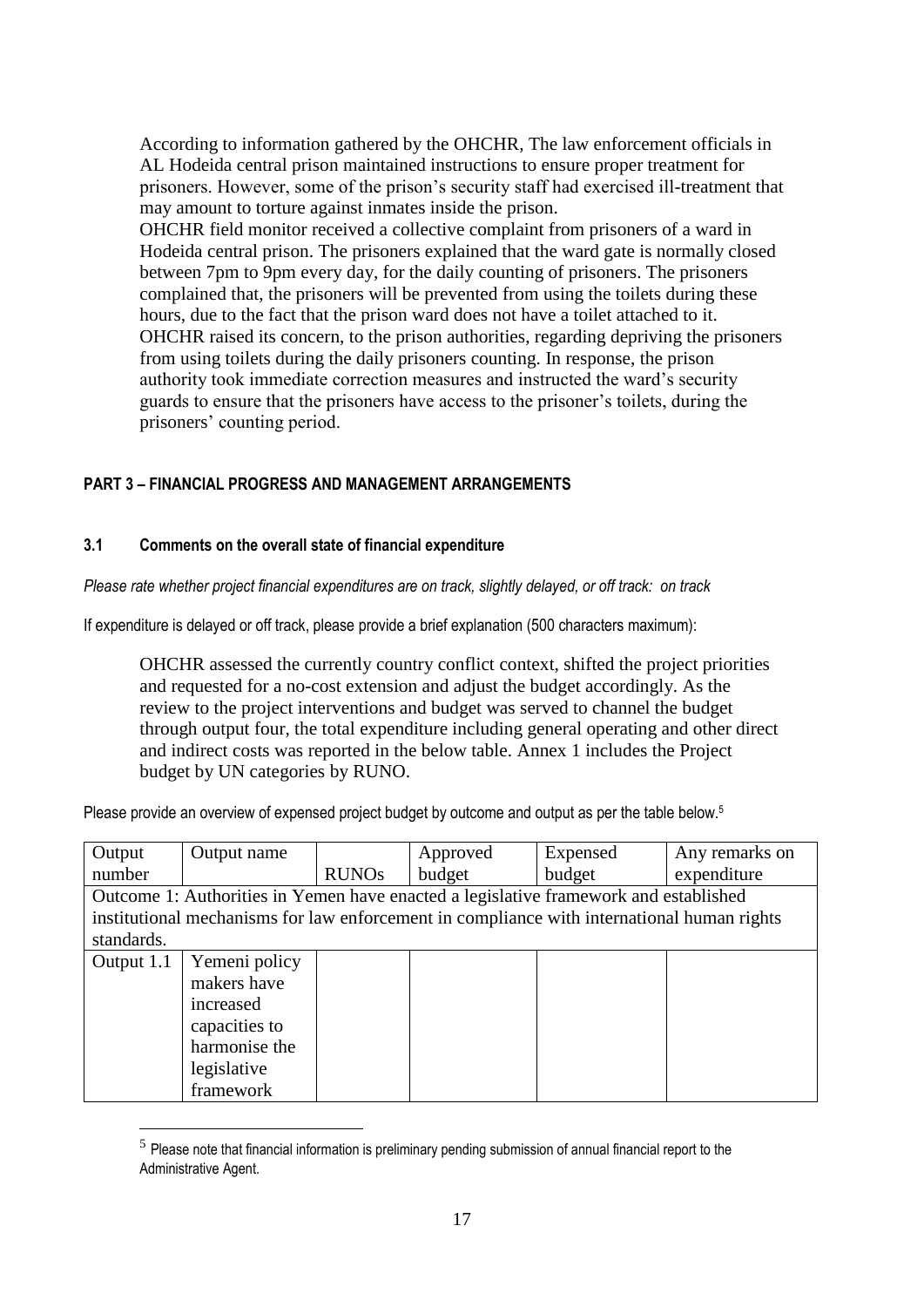|                                                                                                                                                                                                    | with                      |  |  |  |  |  |  |
|----------------------------------------------------------------------------------------------------------------------------------------------------------------------------------------------------|---------------------------|--|--|--|--|--|--|
|                                                                                                                                                                                                    | international             |  |  |  |  |  |  |
|                                                                                                                                                                                                    | human rights              |  |  |  |  |  |  |
|                                                                                                                                                                                                    | standards and             |  |  |  |  |  |  |
|                                                                                                                                                                                                    | best practices.           |  |  |  |  |  |  |
| Output 1.2                                                                                                                                                                                         | Yemeni                    |  |  |  |  |  |  |
|                                                                                                                                                                                                    | authorities               |  |  |  |  |  |  |
|                                                                                                                                                                                                    | have                      |  |  |  |  |  |  |
|                                                                                                                                                                                                    | established               |  |  |  |  |  |  |
|                                                                                                                                                                                                    | necessary                 |  |  |  |  |  |  |
|                                                                                                                                                                                                    | monitoring and            |  |  |  |  |  |  |
|                                                                                                                                                                                                    | complaint                 |  |  |  |  |  |  |
|                                                                                                                                                                                                    | mechanisms to             |  |  |  |  |  |  |
|                                                                                                                                                                                                    | ensure                    |  |  |  |  |  |  |
|                                                                                                                                                                                                    | implementation            |  |  |  |  |  |  |
|                                                                                                                                                                                                    | of the amended            |  |  |  |  |  |  |
|                                                                                                                                                                                                    | legislation on            |  |  |  |  |  |  |
|                                                                                                                                                                                                    | law                       |  |  |  |  |  |  |
|                                                                                                                                                                                                    | enforcement               |  |  |  |  |  |  |
|                                                                                                                                                                                                    | compliant with            |  |  |  |  |  |  |
|                                                                                                                                                                                                    | international             |  |  |  |  |  |  |
|                                                                                                                                                                                                    | human rights              |  |  |  |  |  |  |
|                                                                                                                                                                                                    | standards.                |  |  |  |  |  |  |
| Output 1.3                                                                                                                                                                                         |                           |  |  |  |  |  |  |
|                                                                                                                                                                                                    |                           |  |  |  |  |  |  |
| Outcome 2: Law enforcement authorities have increased capacities to effectively carry out their<br>duties to respect and protect human rights, and law enforcement agencies' record for respecting |                           |  |  |  |  |  |  |
|                                                                                                                                                                                                    | human rights is improved. |  |  |  |  |  |  |
| Output 2.1                                                                                                                                                                                         | The Ministry              |  |  |  |  |  |  |
|                                                                                                                                                                                                    | of Interior has           |  |  |  |  |  |  |
|                                                                                                                                                                                                    | adopted a                 |  |  |  |  |  |  |
|                                                                                                                                                                                                    | gender                    |  |  |  |  |  |  |
|                                                                                                                                                                                                    | sensitive Code            |  |  |  |  |  |  |
|                                                                                                                                                                                                    | of Conduct on             |  |  |  |  |  |  |
|                                                                                                                                                                                                    | roles and                 |  |  |  |  |  |  |
|                                                                                                                                                                                                    | responsibilities          |  |  |  |  |  |  |
|                                                                                                                                                                                                    | of law                    |  |  |  |  |  |  |
|                                                                                                                                                                                                    | enforcement               |  |  |  |  |  |  |
|                                                                                                                                                                                                    | authorities               |  |  |  |  |  |  |
|                                                                                                                                                                                                    | while                     |  |  |  |  |  |  |
|                                                                                                                                                                                                    | discharging               |  |  |  |  |  |  |
|                                                                                                                                                                                                    | their duties and          |  |  |  |  |  |  |
|                                                                                                                                                                                                    | a Training of             |  |  |  |  |  |  |
|                                                                                                                                                                                                    | <b>Trainers</b>           |  |  |  |  |  |  |
|                                                                                                                                                                                                    | programme for             |  |  |  |  |  |  |
|                                                                                                                                                                                                    | law                       |  |  |  |  |  |  |
|                                                                                                                                                                                                    | enforcement               |  |  |  |  |  |  |
|                                                                                                                                                                                                    | authorities is            |  |  |  |  |  |  |
|                                                                                                                                                                                                    | formalized and            |  |  |  |  |  |  |
|                                                                                                                                                                                                    | implemented.              |  |  |  |  |  |  |
|                                                                                                                                                                                                    |                           |  |  |  |  |  |  |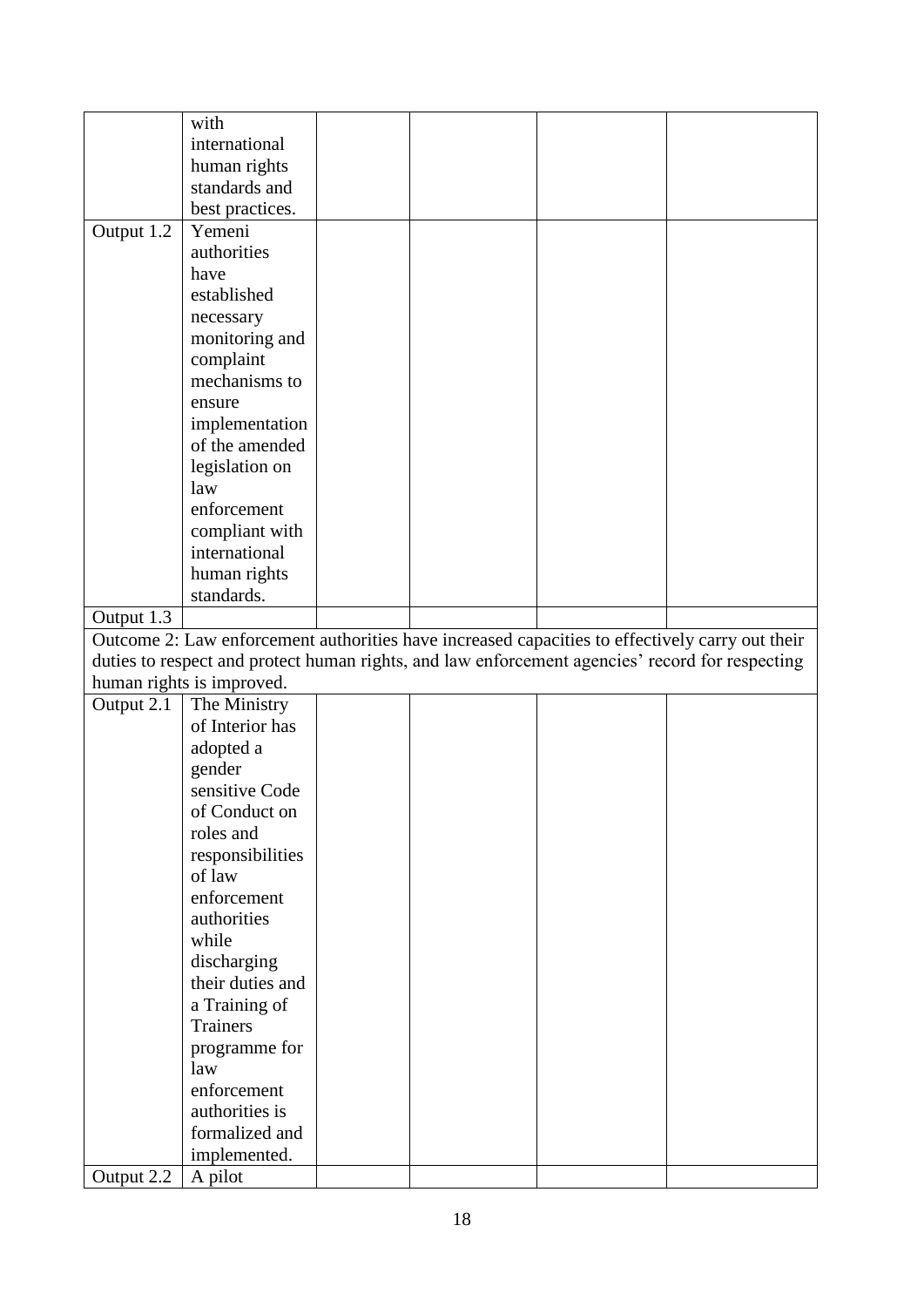|            | programme on                  |         |         |         |  |  |  |  |
|------------|-------------------------------|---------|---------|---------|--|--|--|--|
|            | a                             |         |         |         |  |  |  |  |
|            |                               |         |         |         |  |  |  |  |
|            | comprehensive                 |         |         |         |  |  |  |  |
|            | human rights<br>curriculum at |         |         |         |  |  |  |  |
|            |                               |         |         |         |  |  |  |  |
|            | the National                  |         |         |         |  |  |  |  |
|            | Training                      |         |         |         |  |  |  |  |
|            | Academies on                  |         |         |         |  |  |  |  |
|            | law                           |         |         |         |  |  |  |  |
|            | enforcement is                |         |         |         |  |  |  |  |
|            | 0adopted.                     |         |         |         |  |  |  |  |
|            | 2.3: A                        |         |         |         |  |  |  |  |
|            | communication                 |         |         |         |  |  |  |  |
|            | mechanism                     |         |         |         |  |  |  |  |
|            | between law                   |         |         |         |  |  |  |  |
|            | enforcement                   |         |         |         |  |  |  |  |
|            | authorities and               |         |         |         |  |  |  |  |
|            | the general                   |         |         |         |  |  |  |  |
|            | public is                     |         |         |         |  |  |  |  |
|            | established and               |         |         |         |  |  |  |  |
|            | functional.                   |         |         |         |  |  |  |  |
| Output 2.3 | Outcome 2.4:                  | 1000000 | 1000000 | 843,550 |  |  |  |  |
|            | Responsible                   |         |         |         |  |  |  |  |
|            | officials in the              |         |         |         |  |  |  |  |
|            | MoI are aware                 |         |         |         |  |  |  |  |
|            | of human                      |         |         |         |  |  |  |  |
|            | rights                        |         |         |         |  |  |  |  |
|            | violations                    |         |         |         |  |  |  |  |
|            | committed by                  |         |         |         |  |  |  |  |
|            | the police.                   |         |         |         |  |  |  |  |
| Outcome 3: |                               |         |         |         |  |  |  |  |
| Output 3.1 |                               |         |         |         |  |  |  |  |
| Output 3.2 |                               |         |         |         |  |  |  |  |
| Output 3.3 |                               |         |         |         |  |  |  |  |
| Outcome 4: |                               |         |         |         |  |  |  |  |
| Output 4.1 |                               |         |         |         |  |  |  |  |
| Output 4.2 |                               |         |         |         |  |  |  |  |
| Output 4.3 |                               |         |         |         |  |  |  |  |
| Total:     |                               |         |         |         |  |  |  |  |

# **3.2 Comments on management and implementation arrangements**

*Please comment on the management and implementation arrangements for the project, such as: the effectiveness of the implementation partnerships, coordination/coherence with other projects, any South-South cooperation, the modalities of support, any capacity building aspect, the use of partner country systems if any, the support by the PBF Secretariat and oversight by the Joint Steering Committee (for PRF only). Please also mention if there have been any changes to the project (what kind and when); or whether any changes are envisaged in the near future* (2000 character maximum):